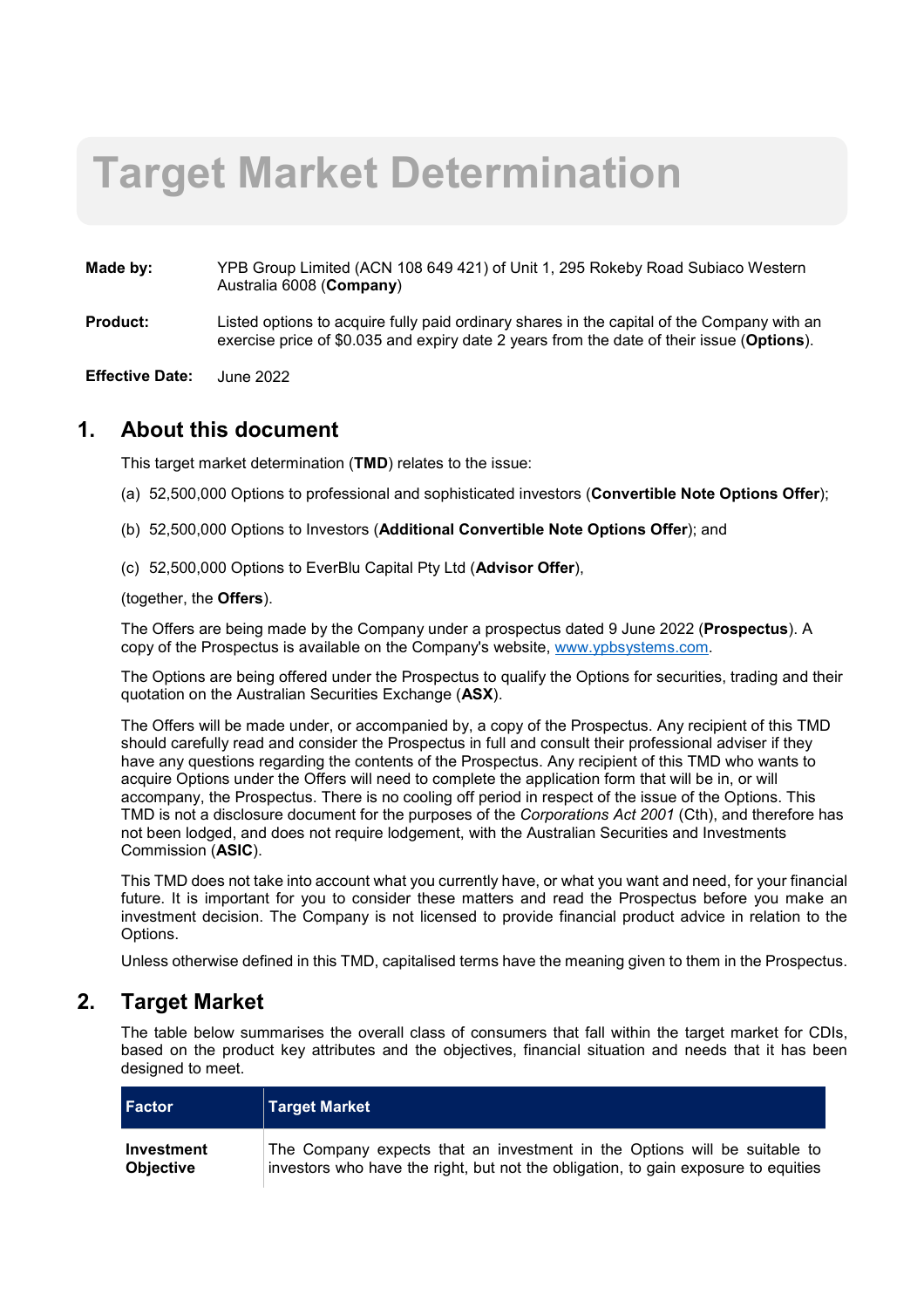|                                       | in a small/mid cap product authentication and consumer engagement solutions<br>provider Company listed on the ASX.                                                                                                                                                                                                                                              |
|---------------------------------------|-----------------------------------------------------------------------------------------------------------------------------------------------------------------------------------------------------------------------------------------------------------------------------------------------------------------------------------------------------------------|
| <b>Investment</b><br><b>Timeframe</b> | The target market of investors will take a short term outlook in relation to their<br>investment in the Company and are in a financial position that is sufficient for them<br>to invest their funds over the time period prior to 5.00pm (AEST) on 22 February<br>2022, should they wish to exercise their Options.                                            |
| Investment<br><b>Metrics</b>          | While the Company does not have an established eligibility framework for<br>investors based on metrics such as age, expected return or volatility, it is expected<br>that the target market of investors will be able to withstand potential fluctuations<br>in the value of their investment. The Options offer no guaranteed income or capital<br>protection. |
| <b>Risks</b>                          | The Company considers that an investment in the Options is highly speculative,<br>such that an investment in the Company is not appropriate for an investor who<br>would not be able to bear a loss of some or all of the investment.                                                                                                                           |
|                                       | Investors should also have a sufficient level of financial literacy and resources<br>(either alone or in conjunction with an appropriate adviser) to understand and<br>appreciate the risks of investing in Options as an asset class generally and the<br>more specific risks of investing in the Company.                                                     |

## **3. Distribution Conditions**

The offer of Options under the Prospectus is being made to those institutional, sophisticated and professional investors who participated in the Placement.

The Prospectus will only be made available to institutional, sophisticated and professional investors who are confirmed as participants in the Placement before they apply for Options.

The Company considers that these distribution conditions will ensure that persons who invest in Options fall within the target market in circumstances where personal advice is not being provided to those persons by the Company.

### **4. Review Triggers**

The Options are being offered for a limited offer period set out in the Prospectus, after the conclusion of which the Options will no longer be available for investment by way of issue. It follows that the TMD will only apply in the period between the commencement of the offer of the Options and the issue of the Shares shortly after the close of the Offers (**Offer Period**), after which the TMD will be withdrawn.

To allow the Company to determine whether circumstances exist that indicate this TMD is no longer appropriate to the Offers and should be reviewed, the following review triggers apply for the Offer Period:

- (a) there is a material change to the Options key attributes that make it no longer consistent with the likely objectives, financial situation and needs of clients in the target market;
- (b) the Company lodges with ASIC a supplementary or replacement prospectus in relation to the Prospectus;
- (c) the occurrence of a significant dealing in Options that is not consistent with this TMD. The Company does not consider that an on-sale of the Options on market is a significant dealing;
- (d) the Company identifies a substantial divergence in how the Options are being distributed and purchased from this TMD;
- (e) ASIC raises concerns with the Company regarding the adequacy of the design or distribution of the Options or this TMD; and
- (f) material changes to the regulatory environment that applies to an investment in the Options.